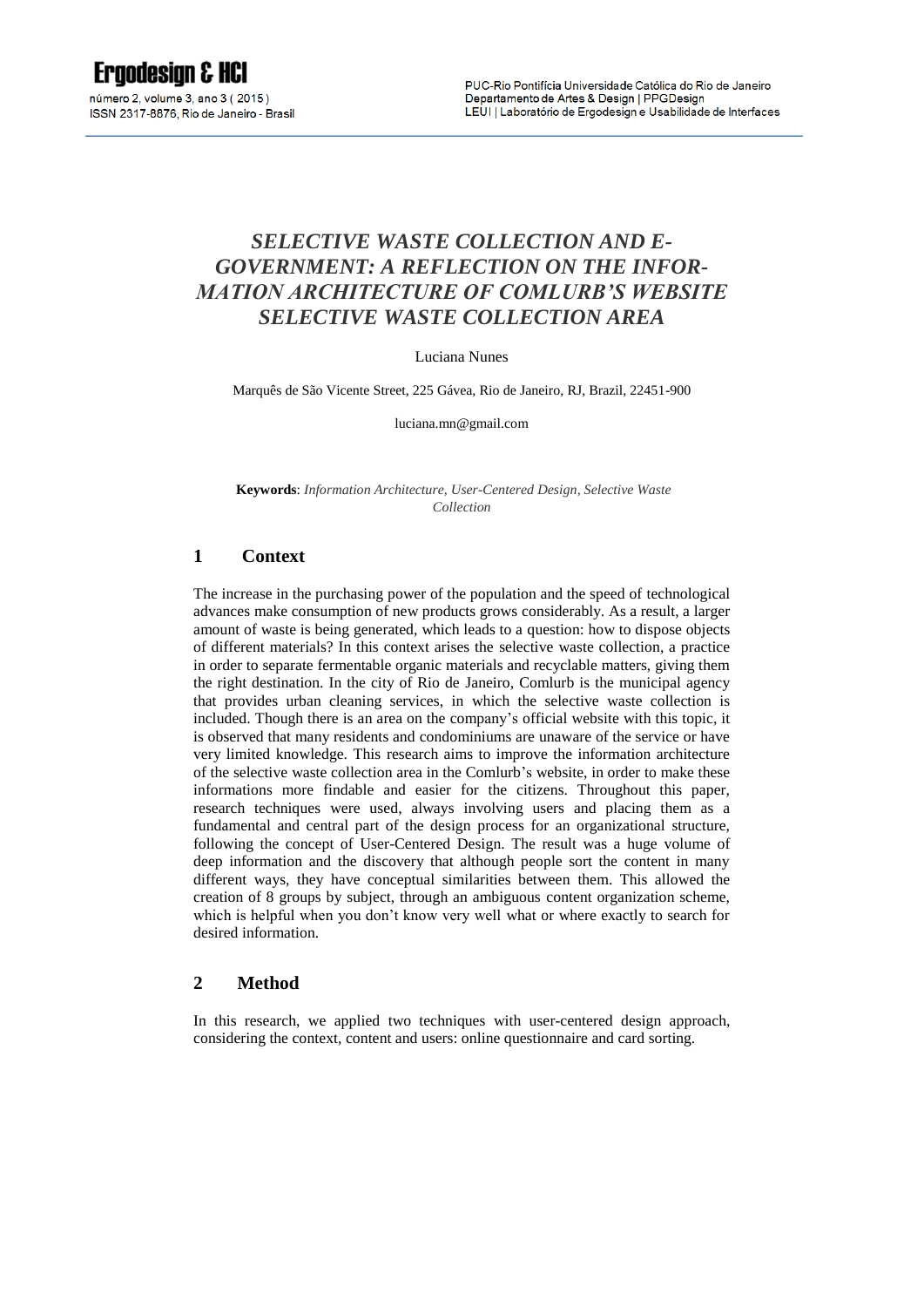First, an online questionnaire with 20 questions (6 open-ended questions, 12 closedended questions and 2 contingency questions) was sent through online forums, specialized websites and blogs as SíndicoNet<sup>1</sup> and Condomínios Verdes<sup>2</sup>, social networks and mail lists. The target group was residents and building managers of buildings with over 3 floors in Rio de Janeiro city. The goal was identify people that have already accessed Comlurb's website and/or have interest on selective waste collection subject. The questionnaire was online for 15 days and followed a structure with more generic questions at the beginning and then going to more specific questions. This strategy aimed to avoid participants feeling uncomfortable with a more personal question. The questions were divided in 3 groups: Habits and general knowledge about the waste disposal (questions 1 to 6), Relationship with Comlurb's services and website (questions 7 to 12) and Personal Questions (questions 13 to 20).

After this data collection, individuals who matched 2 types of behavior, called real users and potential users, were recruited for remote, individual and open card sorting session composed of 30 cards with items related to the topic. The goal was explore selective waste collection website area and discover how people group specific content about this subject, how many different groups are created and which organizational schemes are most used. In total 16 people participated. Participants who were able to use the camera were asked to turn it on and use services as Skype or Google Hangout for the sessions. This was a way to allow them share their screen so the researcher could see their interaction. For those who were unable to use the camera or do not have such programs on computer, sessions were monitored by phone with the participants voicing their actions. In both cases, the think aloud technique was used. At the end of each session, a debrief through a post questionnaire was made to get more informations about the formed groups, the content used and the technique applied.

# **3 Results**

The data collected with questionnaire revealed that most respondents have awareness of separating the organic and recyclable waste in their apartments. However, they do not always live in buildings that do the same. In general, participants considered the selective waste collection an important service provided by Comlurb, but they feel that the way the government treats the subject is insufficient or even, for some, nonexistent. Regarding Comlurb's website, only 25% of participants have already accessed and most of these separate the waste inside their residences. The main complaints about the website were the difficulties to find the informations they were looking for. Participants who did not access the website said that they do not have interest or feel no necessity for using it.

It was observed between respondents some kinds of behavior. Two of them were more relevant to this research:

1

<sup>1</sup> http://www.sindiconet.com.br

<sup>2</sup> http://www.condominiosverdes.com.br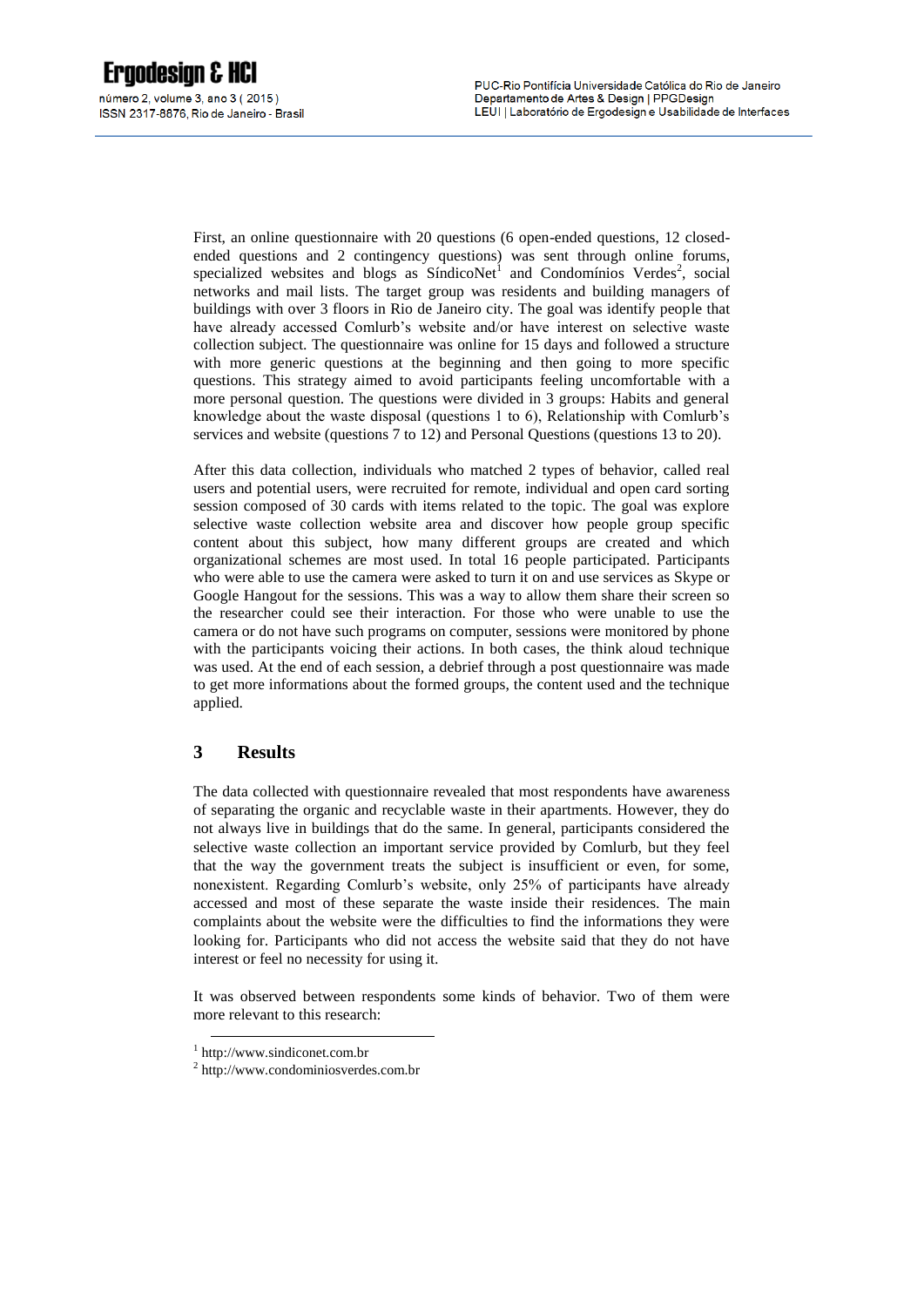- a) People that already accessed Comlurb's website for any other reason, regardless sorting their waste or not;
- b) People that never accessed Comlurb's website and sort the waste in their homes, but the condominium doesn't do the same;

Individuals of these groups were selected for the card sorting sessions and created 92 different classifications that were standardized by the researcher in 8 groups according to the concept conveyed. Although there was a large amount of different labels for the categories, most users preferred to group the content by subject. This is an ambiguous form of organization, useful when people do not really know what or where exactly search for the desired information. The names of categories were standardized based on the labels used for the groups, the cards associated with these groups and the frequency with which a specific word or term appeared.

#### **4 Conclusions**

This work concludes that organize the content related to selective waste collection is not an easy task, even for individuals who separate the waste in their homes and live in buildings that do the same. In general there were many different labels and the concept used in many groups presented little differences. Some could even be inserted into others because of this similarity of concepts. It's possible to think that there are many doubts between people about selective waste collection service and practice probably because of a lack of previous information. An organization schema was suggested based on the results of card sorting, reflecting user's thoughts. The next step will be validate this structure with a closed card sorting in order to find out if such groups are in fact consistent with the mental model of most users.

# **5 References**

- 1. AGNER, L. Ergodesign e arquitetura de informação: trabalhando com o usuário. Rio de Janeiro: Quarter, 2006.
- 2. AGNER, L.; MORAES, A. Arquitetura de Informação e Governo Eletrônico: Diálogo Cidadãos-Estado na World Wide Web – Estudo de Caso e Avaliação Ergonômica de Usabilidade de Interfaces Humano-Computador. Rio de Janeiro, 2007. 354p. Tese de Doutorado – Departamento de Artes e Design, Pontifícia Universidade Católica do Rio de Janeiro.
- 3. CARVALHO, A.M.; ROVER, A. Interação Humano-Computador na concepção projetual da interface digital de e-gov. Disponível em [<http://egov.ufsc.br/portal/sites/default/files/livro\\_internac\\_ihc\\_\\_lefis\\_vol.\\_10\\_mar.pdf>](http://egov.ufsc.br/portal/sites/default/files/livro_internac_ihc__lefis_vol._10_mar.pdf). Acesso em: 22 abr. 2014
- 4. GIL,A.C. Métodos e técnicas de pesquisa social. 6a ED. São Paulo: Atlas, 2008.200p.
- 5. GARRETT, J.J. The Elements of User Experience: User-centered design for the web and beyond. 2a ED. Berkeley: New Riders, 2011.172p.
- 6. LESSA, L. O valor da arquitetura de informação em dólares. Disponível em [<http://webinsider.com.br/2004/06/26/o-valor-da-arquitetura-de-informacao-em-dolares/>](http://webinsider.com.br/2004/06/26/o-valor-da-arquitetura-de-informacao-em-dolares/). Acesso em: 28 abr. 2014.